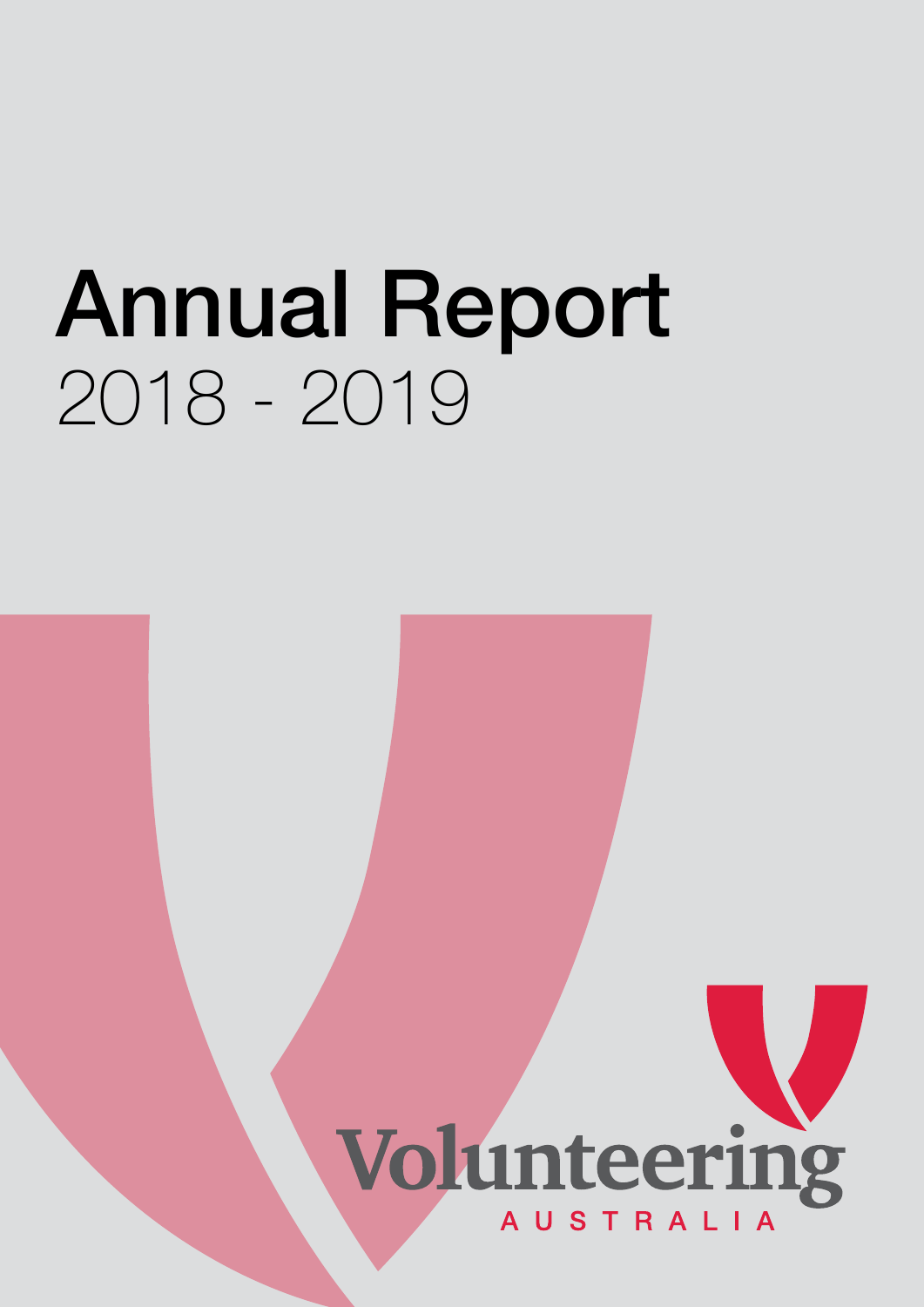Volunteering Australia (VA) is pleased to report on a productive year with a focus on building strategic partnerships and advocating for a stronger and more effective volunteering sector.

Our policy and advocacy work focused on our key election platform, leading a culture of giving in Australia. In developing this platform we engaged with volunteers, managers of volunteers and sector partners to promote an increase in the way we value, invest and amplify volunteering.

We progressed issues on rights and protections of volunteers, working with Justice Connect to provide feedback to the National Inquiry into Sexual Harassment in Australian Workplaces. We also advocated to reduce the red tape burden of data collection through the Government's Data Exchange (DEX) and charitable fundraising requirements.

Working alongside the Settlement Council of Australia, we produced a snapshot report about settlement and volunteering in Australia which showed that 65% of new arrivals to Australia engaged with volunteering in the first 18 months of arrival.

Volunteering Australia was proud to partner with the Community Council for Australia on the It Takes a Village campaign and with Justice Connect on its #fixfundraising campaign, also consulting with many other sector partners including ACOSS, the Community Services Advisory Group and United Nations Volunteers.

We would like to thank the VA Board for their dedication and momentum through the year. As a newly established Board it has been exciting to start work on new initiatives and sharpen our focus on new partnerships, strategy and diversifying funding.

We also thank the staff at VA for their hard work over the past year, and for their commitment to the organisation and to the volunteering sector as a whole.

As we look ahead to a busy year in 2019/20 we look forward to reporting back on the launch of our brand new online clearinghouse, the National Volunteering Conference to be held in Perth, and a new look for National Volunteer Week 2020.



Michelle Ewington President



Selvane

Adrienne Picone CEO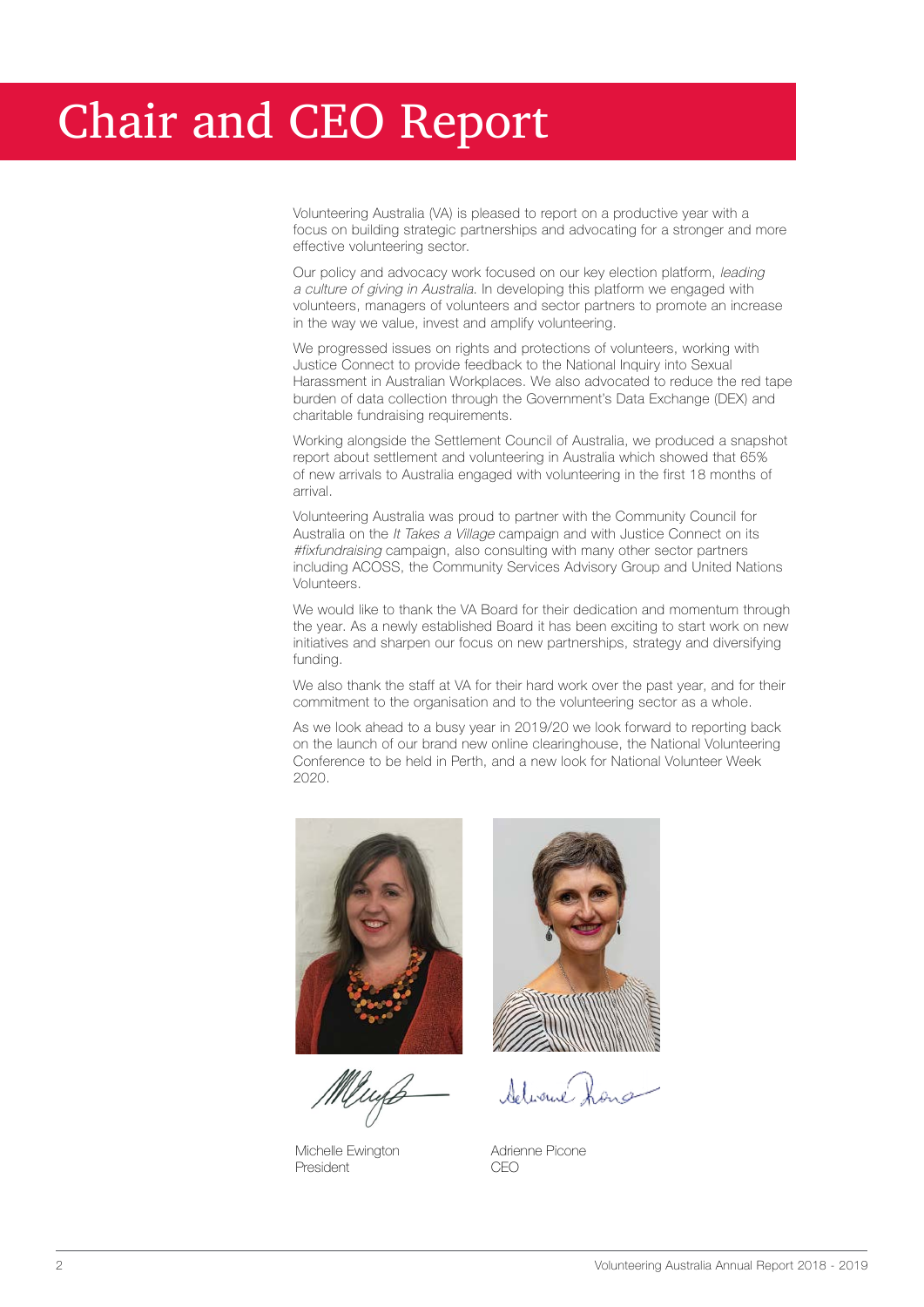# About Volunteering Australia

Volunteering Australia is the national peak body for volunteering, working to advance volunteering in the Australian community. We actively provide consultative feedback and input to Government to influence public policy, and highlight its impact on Australia's nearly six million formal volunteers and the organisations to which they offer their time.

### Vision

A stronger, more connected and resilient Australian community through volunteering.

# Mission

To lead, strengthen, promote and celebrate volunteering in Australia.







# 2018/19 Highlights

# National Leadership, Advocacy and Policy

#### Issues Progressed

Volunteering Australia has strongly advocated for the recognition of volunteering, including adequate resourcing of volunteer management in grants and funding across community services.

The rights and protections of volunteers has been a key priority for Volunteering Australia. This year, we collaborated with Justice Connect and contributed a submission to the National Inquiry into Sexual Harassment in Australian Workplaces. The advocacy on this continues into the next financial year.

We campaigned for indexation to be applied to the Volunteer Management Activity (VMA) and have been successful in having this applied from the 2019-20 budget.

VA has been advocating to the Department of Social Services for a review of the service type matrix of the Data Exchange (DEX) to reflect the work that is currently being undertaken by organisations funded under the Volunteer Management Activity (VMA) and reduce the red tape burden. The advocacy on DEX continues into the next financial year.

VA has been working strongly to advocate on the issues relating to Jobactive, mutual obligations and its relation to volunteering as a potential pathway to employment. This includes making submissions to government inquiries and participating in consultative processes to strengthen policy, improve services and appropriately recognise the role of volunteering in the Government's employment programs.

#### Election Campaign

In the lead up to the 2019 federal election, Volunteering Australia called for all parties to adopt a policy platform that responds to the needs of the sector and leads a culture of giving.

VA wrote to the major parties seeking a commitment on policy proposals identified in our election platform. During the election period we received a number of commitments from all parties, including additional funding for new initiatives from the Liberal National Coalition.

#### Policy Paper: Addressing Barriers to Volunteering

Each financial year Volunteering Australia prepares a policy paper for the Department of Social Services. This year's paper is focused on barriers to volunteering and identifying ways to address these barriers.



*Policy Manager, Lavanya Kala addresses the Senate Education and Employment Committees to discuss the issues relating to Jobactive, mutual obligations, work for the dole and the volunteering activity.*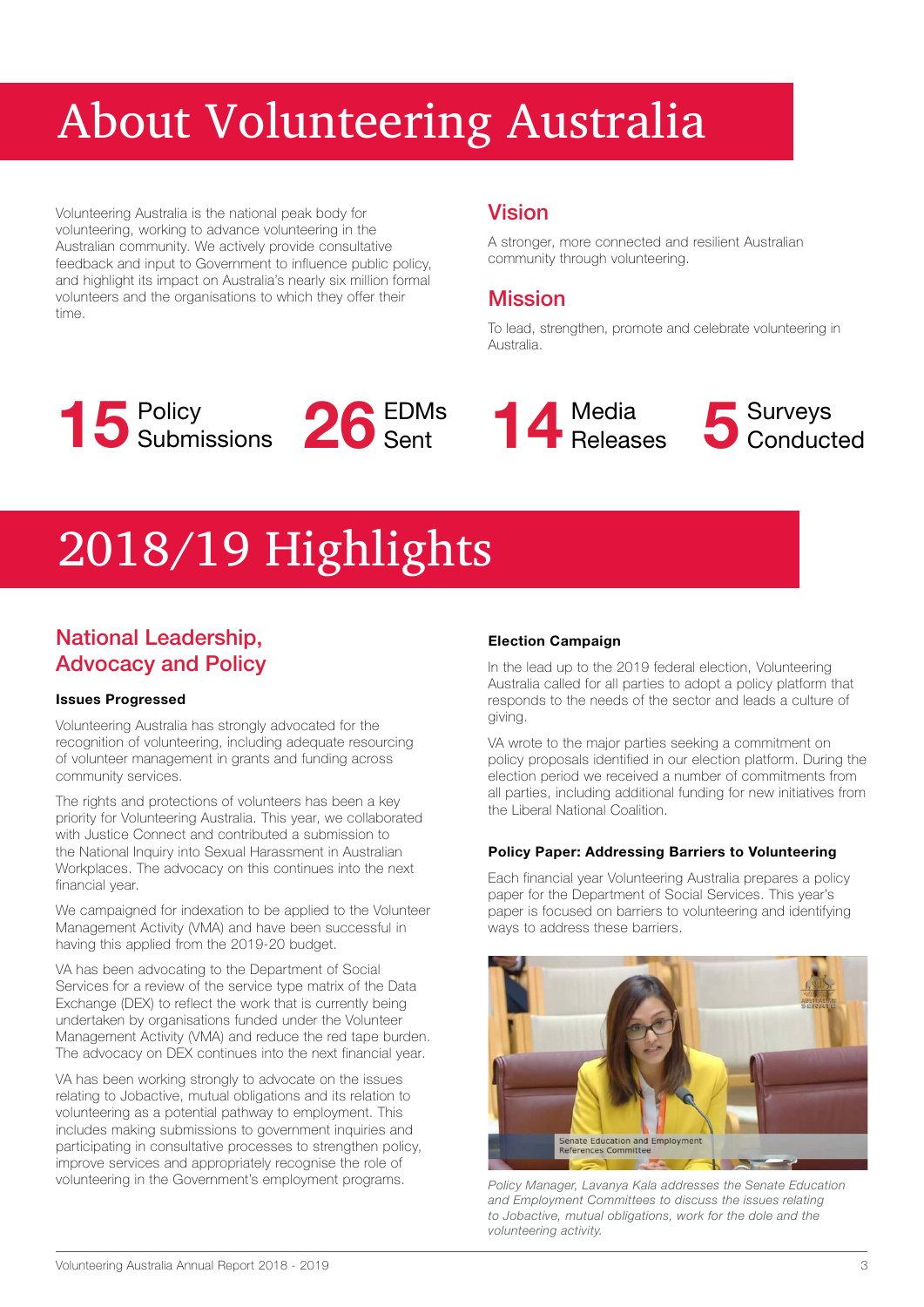# Informative and Useful Research

#### Volunteering and Settlement in Australia

Volunteering Australia and the Settlement Council of Australia (SCoA) produced a snapshot report on the role and nature of volunteering in the settlement sector. The research findings were informed by a short survey and builds an understanding of volunteering trends in the settlement sector, the individual and organisational benefits, challenges and possible solutions.



#### Emergency Volunteering 2030

Volunteering Australia is pleased to have been actively involved in important research from RMIT on 'Emergency Volunteering 2030' and its associated environmental scan. This research explores volunteering in emergency services and will be released progressively in the next year.

#### Volunteering Sector Clearinghouse

We were pleased to secure funding for a volunteering sector clearinghouse. Work will commence in the 2019/20 financial year on a review of sector resources, sourcing, collating and presenting resources in an online resource hub.



*Volunteering Australia welcomed the announcement by the Hon Minister for Families and Social Services Paul Fletcher MP of around \$559,000 in funding for volunteering projects.*

## Collective Viability

#### **Partnerships**

Volunteering Australia has maintained strong ongoing partnerships with Aon, SEEK, Breaking New Ground, ProBono Australia and Hall & Wilcox and started to broaden a strategic engagement plan in line with Sustainable Development Goal 17, to work together to strengthen



partnerships for sustainable development, including effective public, public-private and civil society partnerships.

Increasing VA's strategic stakeholder base is a key initiative for the Board to ensure our work is responsive and relevant.

#### Financial Viability

Volunteering Australia was pleased to receive funding from the Department of Social Services at the end of the FY19, allocated for the establishment of a volunteering sector clearinghouse, National Volunteer Week 2020 and the biennial National Volunteering Conference held in 2020. The relaunched VA website promotes donations to the organisation and we are very grateful for the donations we receive from community members and supporters.

#### Membership Strategy

The State and Territory Peak Bodies for volunteering approved a new Constitution in August 2018, moving Volunteering Australia to a skills-based board and implementing a new membership model. This membership model provides the opportunity for individuals and organisations to be more involved in, and show their support for, VA's policy and advocacy work. Membership also encapsulates individuals that have given exceptional service to VA. Work is being undertaken with key stakeholders to refine the broader rollout of the new membership model in the coming year.

#### Associate Members

During the year the VA Constitution was reviewed with a new category of membership being developed for Associate Members. These are Members of the State and Territory peaks who can now opt to also become Members of VA, at no extra cost. We are delighted to welcome our Associate Members on board and look forward to representing them at the national level.

#### Foundation Members

Volunteering Australia's Foundation Members are the seven State and Territory volunteering peak bodies. VA and the Foundation Members work in partnership to lead, strengthen, promote and celebrate volunteering and civic participation in Australia. We collaborative through regular network meetings, engagement at Board level, consultation on sector and policy issues, distribution of research and other relevant sector communications, and sharing and development of national resources including GoVolunteer, the National Standards for Volunteer Involvement and National Volunteer Week.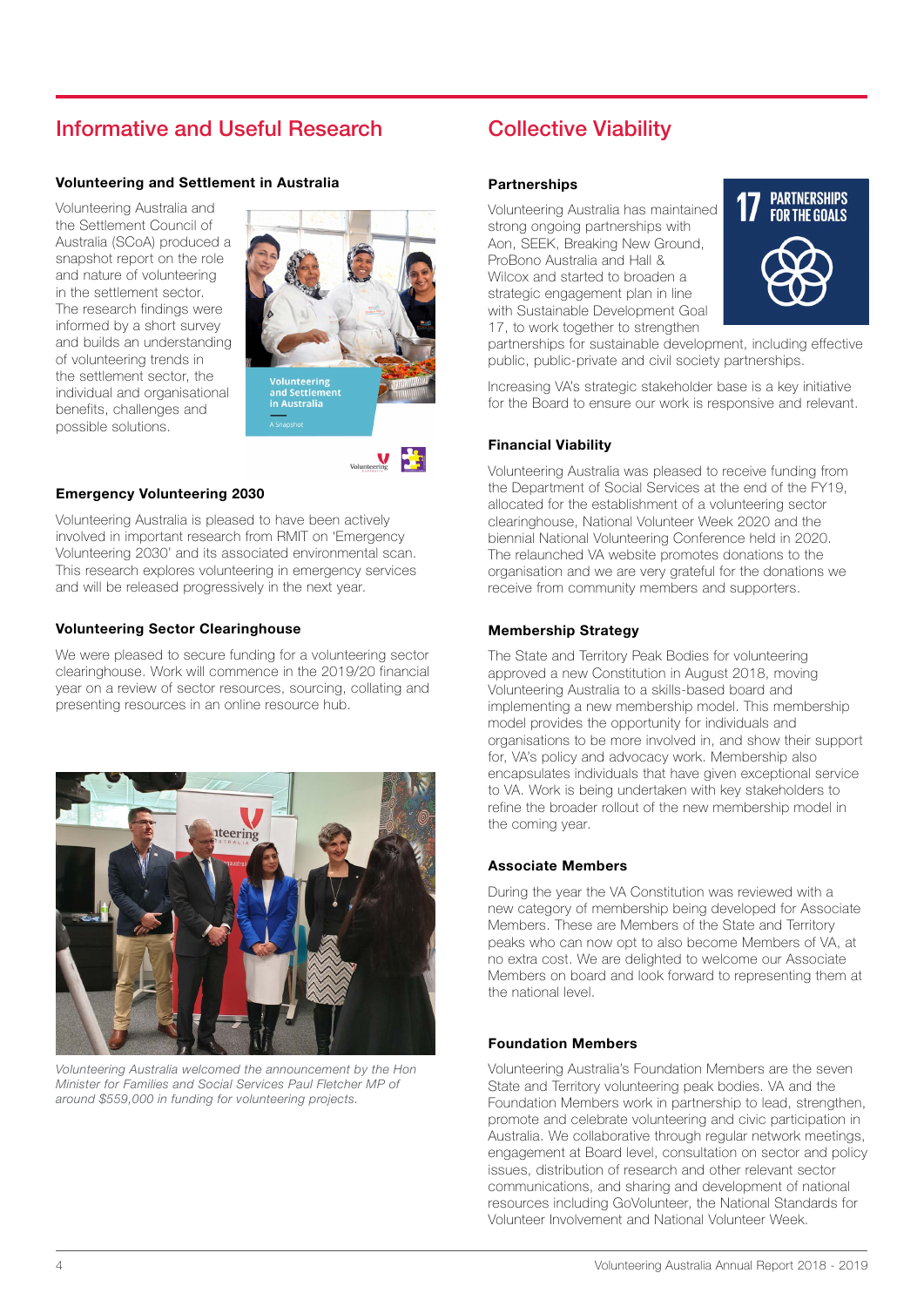## Effective Communication and Stakeholder Engagement

#### Communication

11,447 6,155 3,110 **↑17% ↑8% ↑24%** 

Facebook Followers

Twitter Followers

Instagram Followers

 838  $\hat{m}$  46%

9,712 ↑29%

Newsletter Recipients

LinkedIn Followers

#### Events

National Volunteer Week 2019 was held in May with the theme *Making a World of Difference*, acknowledging the almost six million formal volunteers and many others who volunteer informally around the country. National Volunteer Week (NVW) also celebrated 30 years in 2019, now the largest celebration of volunteers and volunteerism in Australia.

Volunteering Australia was delighted that our patron, His Excellency General the Honourable Sir Peter Cosgrove AK MC (Retd) and Her Excellency Lady Cosgrove, hosted afternoon tea at Government House, with managers of volunteers, volunteers and sector partners coming together to celebrate NVW.

We were also proud to support National Student Volunteer Week, Wear Orange Wednesday (WOW Day), International Volunteer Managers Day and International Volunteer Day. These important events celebrate people across the volunteering sector and recognise the role volunteers and managers of volunteer play in strengthening local communities.

Volunteering Australia CEO Adrienne Picone was pleased to speak at the 25th IAVE World Volunteer Conference in Germany. Adrienne spoke about the 2030 Agenda for Sustainable Development and how volunteering can contribute to meeting the SDGs.

#### Website Redevelopment

Volunteering Australia launched a new website in early 2019, allowing for improved access to information and resources including our policy, advocacy and research work. The new

website has fully integrated our social media platforms and the Go Volunteer search facility for volunteer roles as well as improvements to the online shop for volunteer merchandise.

#### Stakeholder Engagement

Volunteering Australia has continued to work closely with sector partners on issues-based policy and advocacy initiatives. We partnered with the Community Council for Australia (CCA) on the #ittakesavillage campaign, have been a strong supporter of Justice Connect's #fixfundraising campaign and we are an active member of the ACOSS network. VA also continues work with Australian Volunteers International (AVI).

We have maintained constructive working relationships with the Federal Government and have been an active participant to advisory groups and consultative processes including:

- DSS Community Services Advisory Group
- Future of Employment Services Roundtable
- Coalition to End Loneliness
- Workplace Giving Awards
- Australian Local Government Association
- Australian Emergency Management Volunteer Forum
- United Nations Volunteers
- Australian Charities and Not-for-profits Commission

*National Volunteer Week 2019 celebrations at Government House*

• Community Broadcasters Australia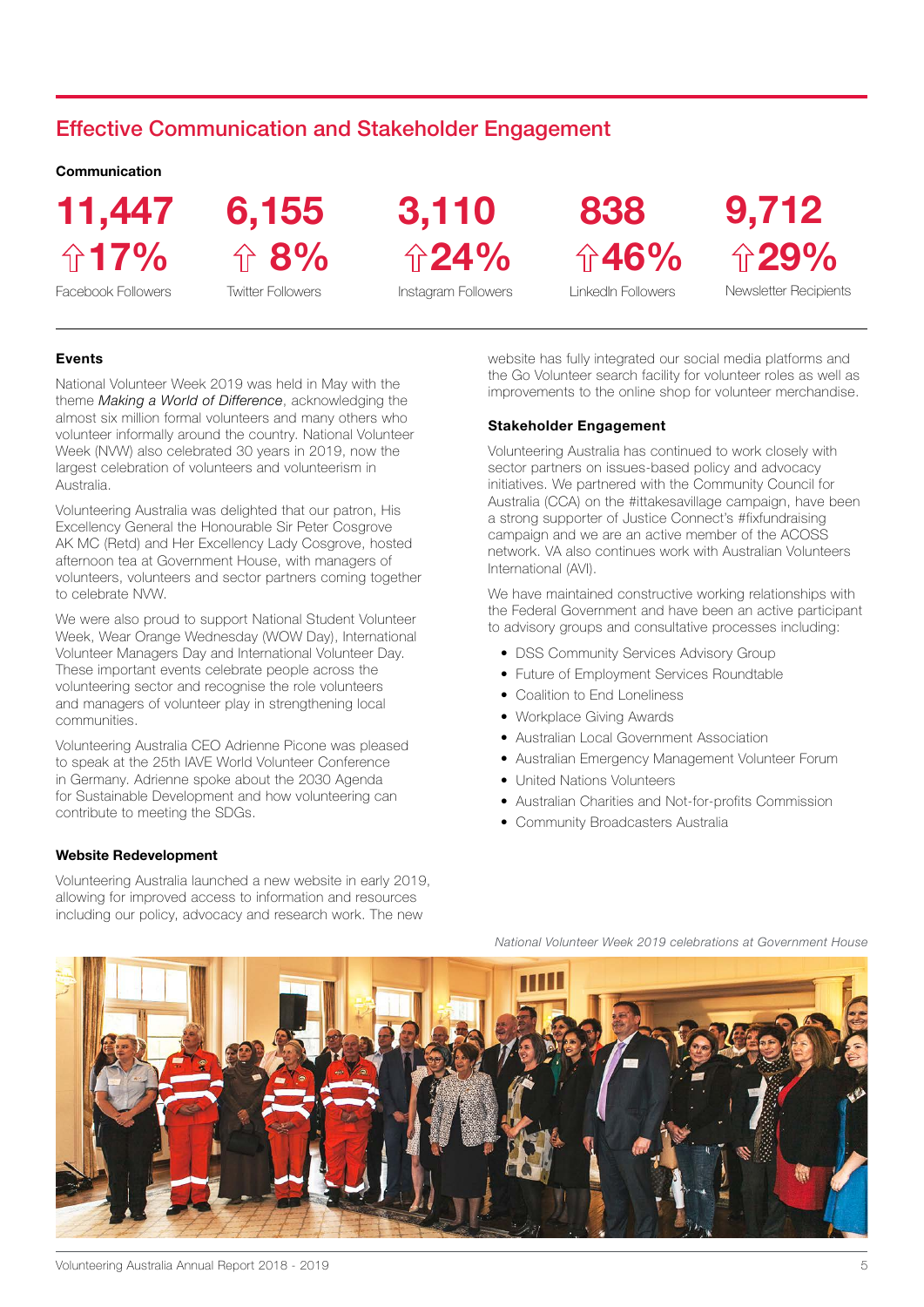# Finance Information

### Statement of Financial Position as at 30 June 2019

|                                  | $2019($ \$) | $2018($ \$)  | % change |
|----------------------------------|-------------|--------------|----------|
| <b>ASSETS</b>                    |             |              |          |
| Cash and cash equivalents        | 462,357     | 576,284      | $-20%$   |
| Investment held to maturity      | 200,000     |              | 100%     |
| Trade and other receivables      | 902         | 41,290       | $-98%$   |
| Inventories                      | 11,828      | 8,355        | 42%      |
| Other assets                     | 9,635       | 10,104       | $-5%$    |
| <b>TOTAL CURRENT ASSETS</b>      | 684,722     | 636,033      | 8%       |
| Office Equipment                 |             | 1,368        | $-100%$  |
| <b>TOTAL NON-CURRENT ASSETS</b>  |             | 1,368        | $-100%$  |
| <b>TOTAL ASSETS</b>              | 684,722     | 637,401      | 7%       |
| <b>LIABILITIES</b>               |             |              |          |
| Accounts payable                 | 49,771      | 251,871      | $-80%$   |
| Employee benefits                | 11,893      | 16,177       | $-26%$   |
| Income in Advance                | 299,858     | 23,130       |          |
| <b>TOTAL CURRENT LIABILITIES</b> | 361,522     | 291,178      | 24%      |
| Amount held in trust             |             | 1            | $-100%$  |
| TOTAL NON-CURRENT LIABILITIES    |             | $\mathbf{1}$ | $-100%$  |
| <b>TOTAL LIABILITIES</b>         | 361,522     | 291,179      | 24%      |
| <b>NET ASSETS</b>                | 323,200     | 346,222      | $-7%$    |
| <b>EQUITY</b>                    |             |              |          |
| Retained earnings                | 323,200     | 346,222      | $-7%$    |
| <b>TOTAL EQUITY</b>              | 323,200     | 346,222      | $-7%$    |



Expenses FY19

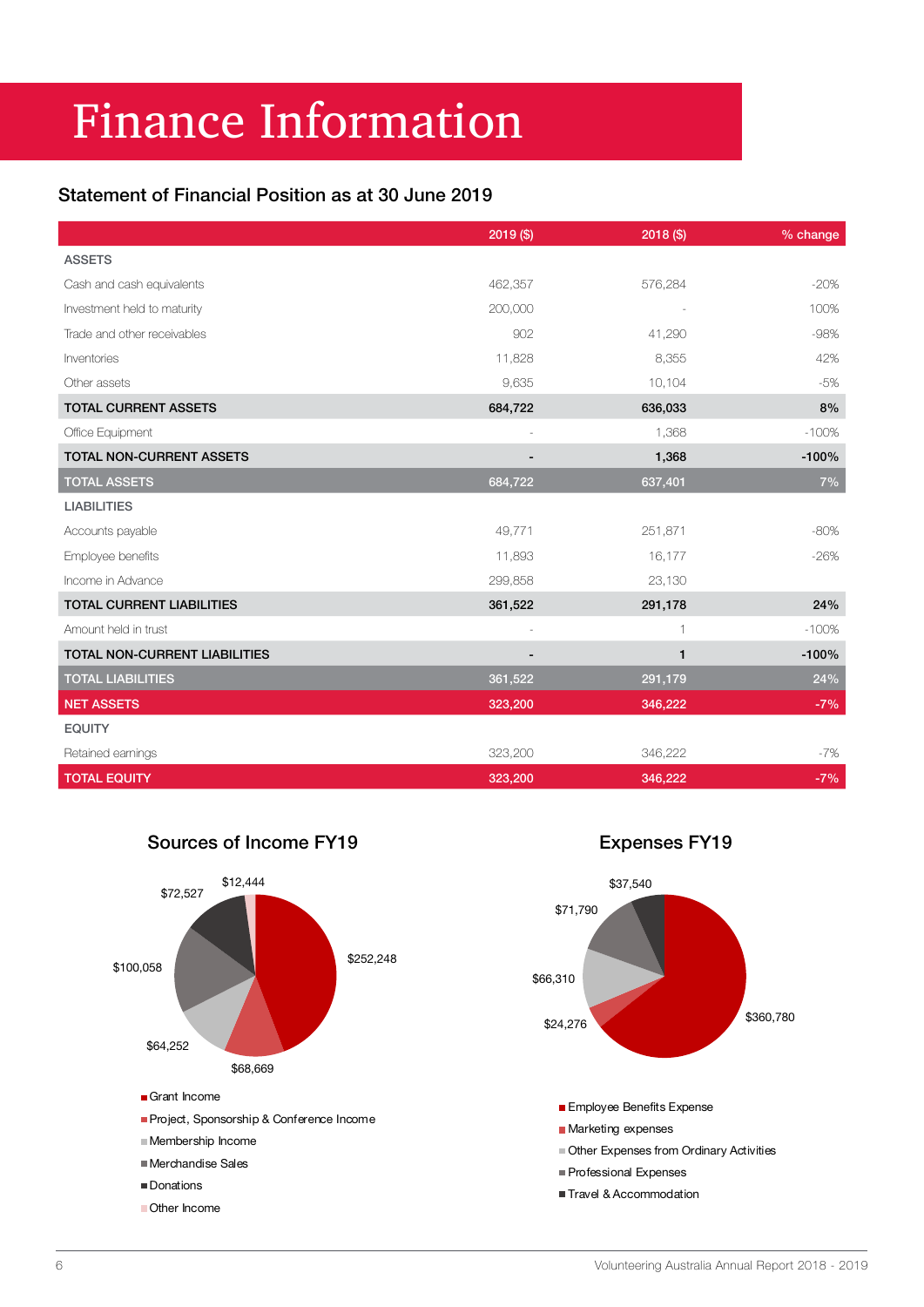# Our Supporters and People

# Chief Patron

His Excellency General the Honourable Sir Peter Cosgrove AK MC (Retd)

# Our Supporters

- Australian Government Department of Social Services
- Pro Bono Australia
- SEEK
- The Sydney Boulevard Hotel
- $\bullet$  Aon
- National Congress of Australia's First Peoples
- Hall & Wilcox
- Breaking New Ground
- Susan Alberti AC

# Foundation Members

- Volunteering and Contact ACT
- The Centre for Volunteering (NSW)

**Volunteering** 

- Volunteering Queensland
- Volunteering SA&NT
- Volunteering Tasmania
- Volunteering Victoria
- Volunteering WA

# Board (as at 30 June 2019)

- Michelle Ewington, Chair
- Susan Alberti AC, Co-Deputy Chair
- Mark Pearce, Co-Deputy Chair
- Peter Lucas, Treasurer
- Kit McMahon, Secretary
- Esme Bowen
- Amit Jois
- Tara Waniganayaka

## Staff and Volunteers

- Adrienne Picone, CEO & Public Officer
- Lavanya Kala, Policy Manager
- Rebecca Rowland, Office and Systems Administrator
- Kylie Harding, Finance Manager (until November 2018)

**LUNTER** 

- Helen Quiggin, Finance Manager (from November 2018)
- Kylie Hughes, Communications & Marketing Coordinator (to April 2019)
- Jenny Brain, Communications Coordinator (from April 2019)
- Jesse Lodder, Volunteer NVW2019 Research Assistant (March – May 2019)

**Empower Results** 



Speak to the Aon NFP team today about your insurance needs 1800 123 266 | au.volunteering.australia@aon.com